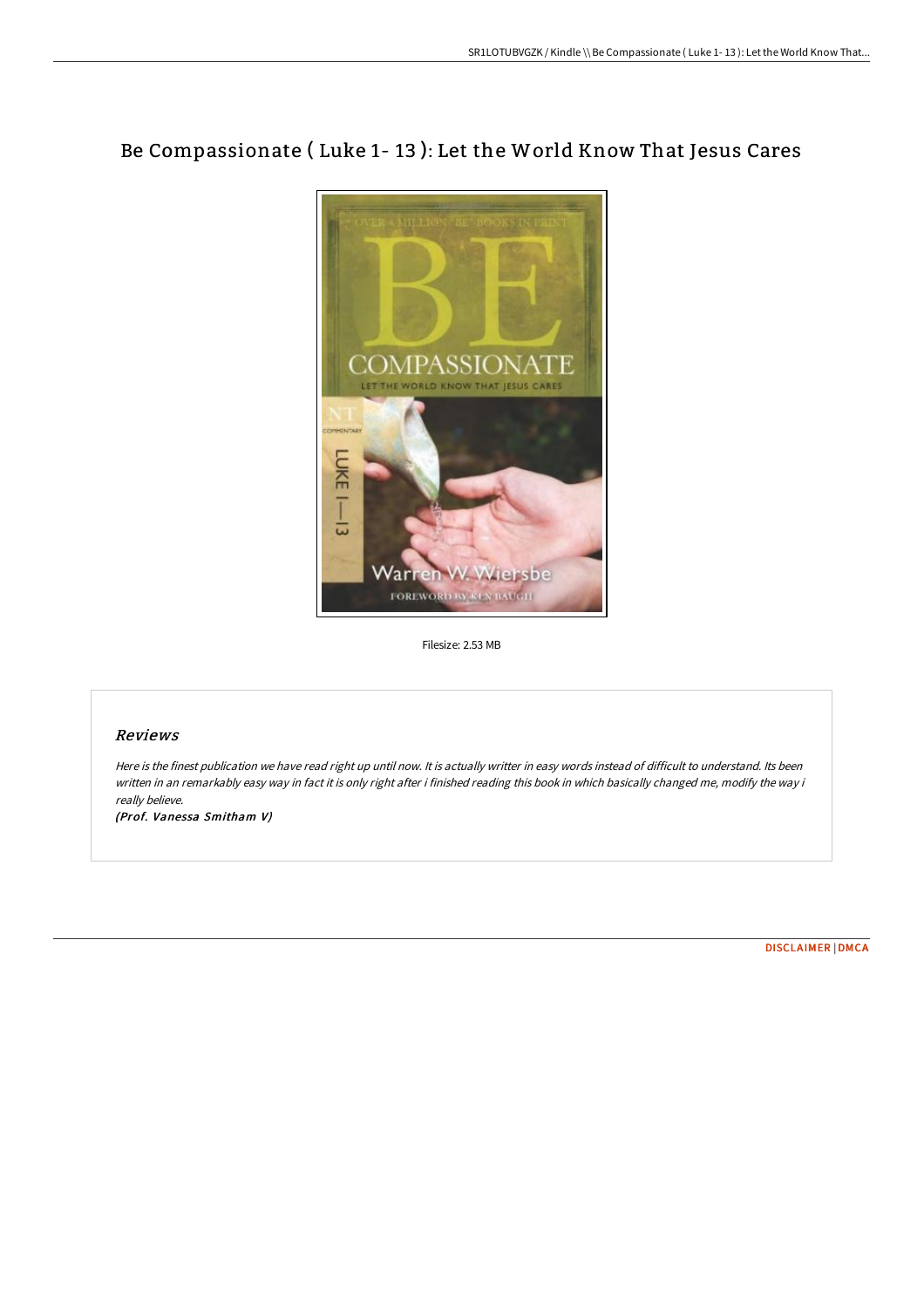## BE COMPASSIONATE ( LUKE 1- 13 ): LET THE WORLD KNOW THAT JESUS CARES



**DOWNLOAD PDF** 

David C Cook Publishing Company. Paperback. Book Condition: new. BRAND NEW, Be Compassionate ( Luke 1- 13 ): Let the World Know That Jesus Cares, Warren W. Wiersbe, Oh, to be like Him--sympathetic, reaching out to others in distress! Jesus called Himself "the Son of man." He showed compassion toward all kinds of people . . . the sinful . . . the rejected . . . the brokenhearted . . . men and women . . . little children. The hopeless and the helpless looked to Him, and He never failed to meet their needs. As you study Dr. Luke's record of the Great Physician, Jesus Christ, you will better understand God's compassion and thereby be motivated to a greater degree to show loving concern for others . . . and to do what you can in God's power to help them in their distress. As never before, Dr. Wiersbe believes, God is calling His people to BE COMPASSIONATE "Pity is a depressant," wrote the eccentric philosopher Friedrich Nietzche. "A man loses power when he pities." Nietzche went mad in the year Adolph Hitler was born, but Hitler carried on that philosophy. He despised other people and stood apart from them. He especially despised the weak and the handicapped, and he developed programs for exterminating them. Robert Payne wrote, "Even on festive occasions he remained singularly alone, the flow of emotion ceasing abruptly when it came in contact with him. . . . He demanded for himself an immunity from people" (The Life and Death of Adolph Hitler, Praeger, p. 461). What a contrast to Jesus Christ, the compassionate Son of Man! In his Gospel, Dr. Luke describes our Lord as one who mingled with people, including publicans and sinners, and who shared the burdens of the afflicted and...

 $\overline{p}$ Read Be [Compassionate](http://techno-pub.tech/be-compassionate-luke-1-13-let-the-world-know-th.html) ( Luke 1- 13 ): Let the World Know That Jesus Cares Online B Download PDF Be [Compassionate](http://techno-pub.tech/be-compassionate-luke-1-13-let-the-world-know-th.html) ( Luke 1- 13 ): Let the World Know That Jesus Cares